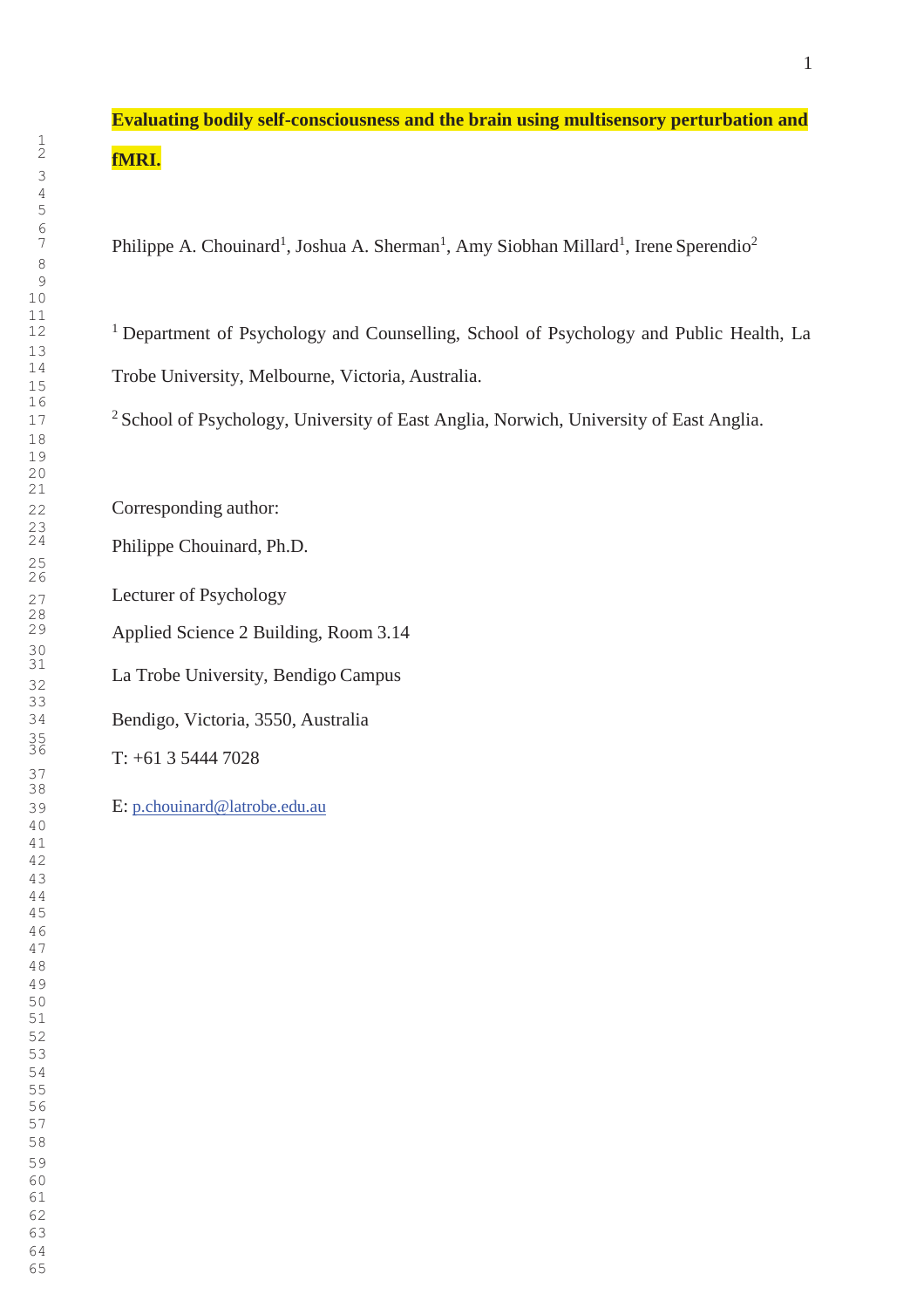In this article, we consider the usefulness of functional magnetic resonance imaging (fMRI) and perturbation in evaluating causal relationships between bodily self-consciousness and the 5 brain. We argue that fMRI research is not always restricted to correlational statements when it is combined with perturbation techniques and can sometimes permit some degree of causal inferencing, such as when bodily illusions are examined with fMRI. In these instances, one is changing a participant's conscious bodily self by experimentally perturbing mechanisms that are involved in multisensory integration.

 Keywords: Functional magnetic resonance imaging (fMRI), bodily self-consciousness, multisensory integration, perturb-and-measure.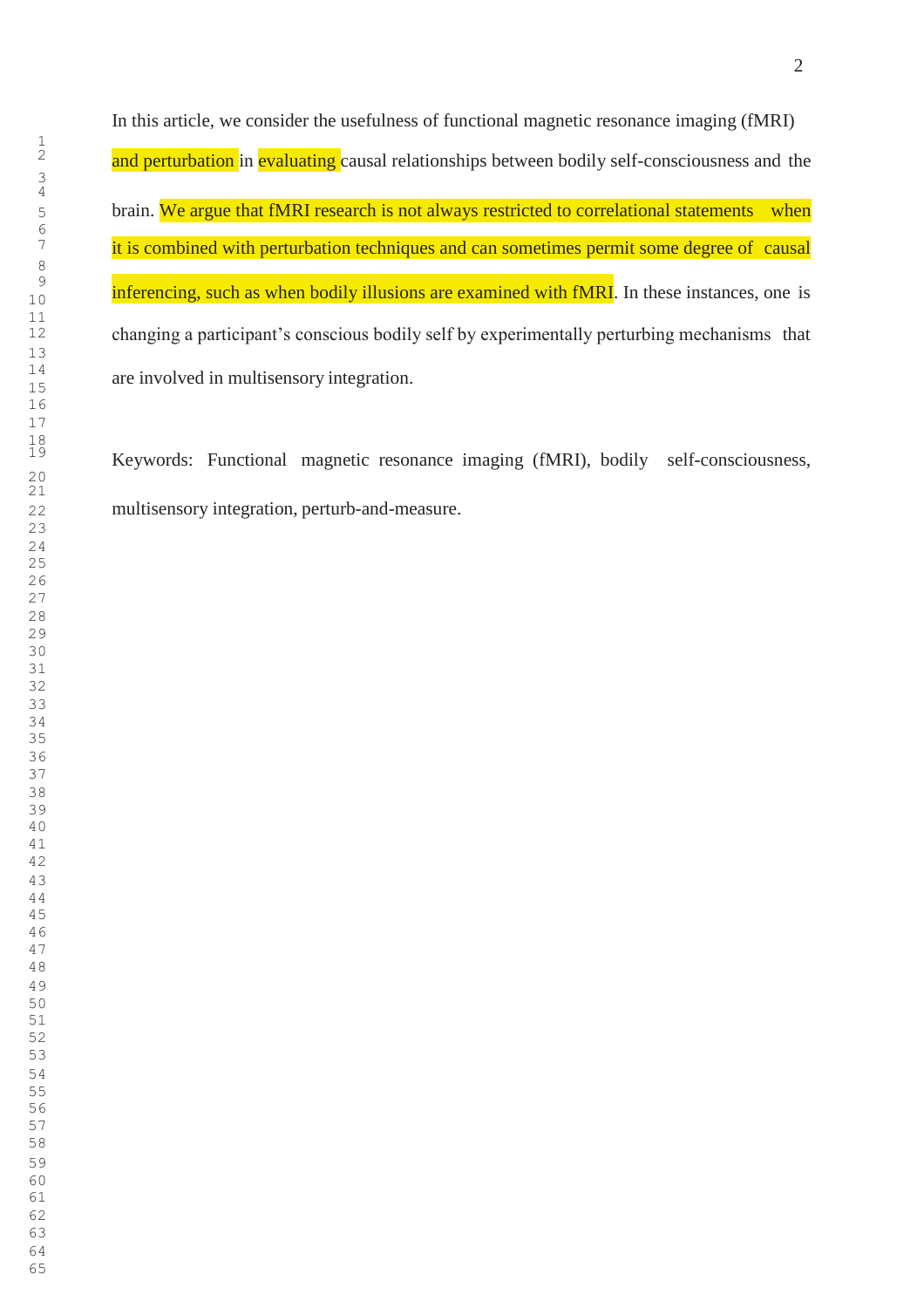#### *Introduction*

 We are quite familiar and attuned to our conscious bodily self and have a strong personal attachment to it. Yet, paradoxically, this phenomenology remains ineffable and mysterious. The relationships between the contents of this conscious experience and the levels of activity in different brain regions can be characterised by fMRI. However, it is often difficult to infer the true nature of these activations. This is because fMRI is a measurement technique and is therefore inherently correlative and not immune to epiphenomenal results. For example, activation in the visual cortex while we are awake relative to while we are asleep might be epiphenomenal to wakefulness. Wakefulness might not be the primary cause for the activation. Rather, the opening of the eyelids allowing for retinal information to reach the brain for further cortical processing may be the primary cause for this activation. Thus, it can be difficult to establish causation with fMRI. Considering this limitation, the following question arises: How useful is this technique for investigating different facets of consciousness? In this article, we argue that there are instances in which fMRI allows some degree of evaluation of causation when the effects of perturbation are examined, such as the induction of bodily illusions on brain activation.

## *Can one really evaluate causation?*

Evaluations of causality can be achieved to some degree with fMRI through experimental manipulation using perturbation techniques. For example, as illustrated in Fig. 1A, if a given visual stimulus 'activates' region X, we do not know whether its activation is due to the stimulus or some other cause such as reciting Shakespeare or thinking about breakfast. However, as illustrated in Fig 1B, if one perturbs region X from processing the visual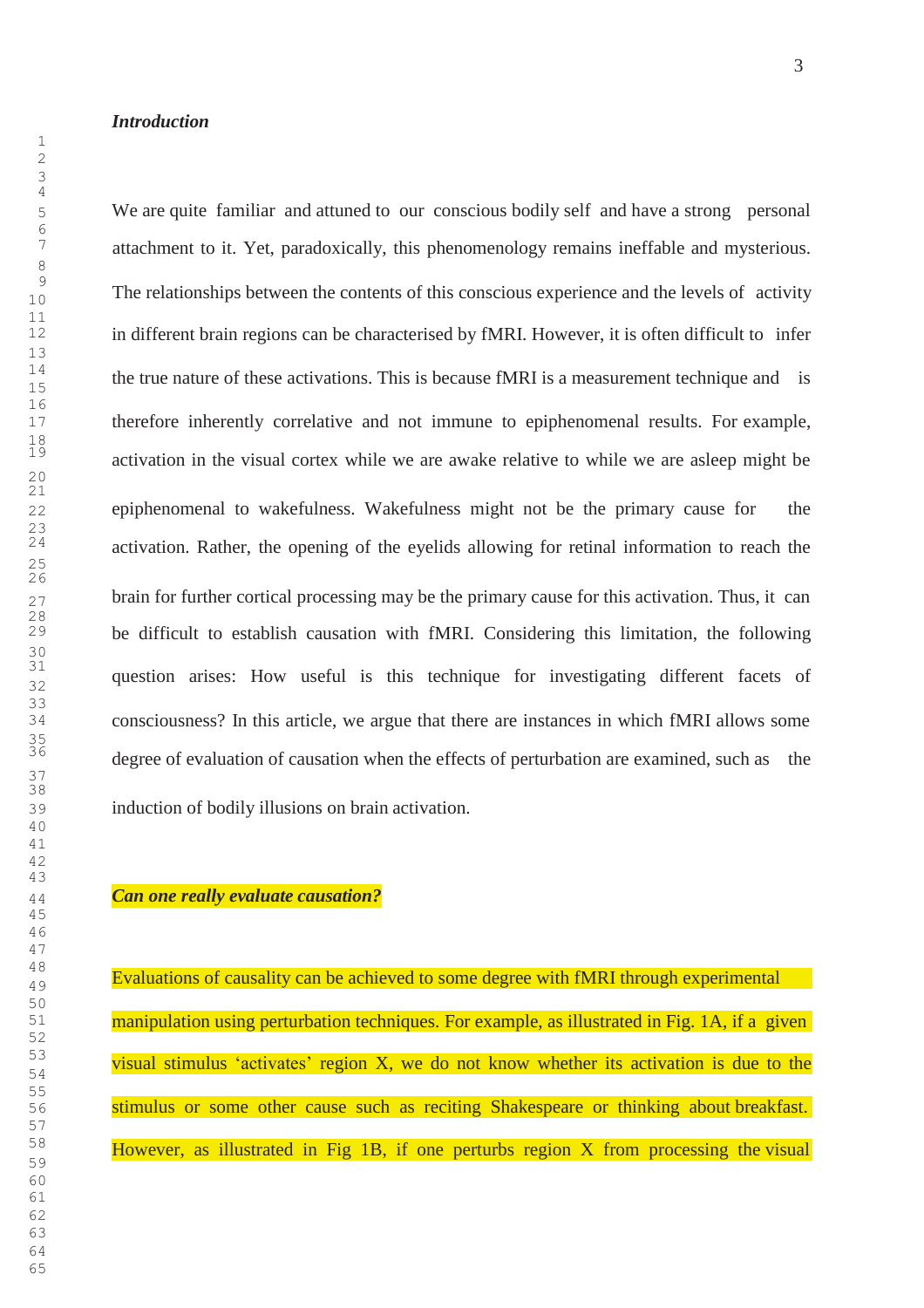remains activated then its activation does not have something to do with the stimulus. stimulus (e.g. asking the participant to close their eyes) and then repeat the experiment again, we can more confidently say something about causation. If region X is no longer activated then its activation is more likely to have something to do with the stimulus. If region X

The notion of a perturb and measure approach for inferring causality in brainbehaviour relationships is nothing new in cognitive neuroscience and it has a long history (Paus, 2005). For example, in some of the most famous experiments in cognitive neuroscience, perturbation by brain lesions informed us that the left inferior frontal cortex is essential for language production (Broca, 1861) and the hippocampus for declarative memory (Scoville & Milner, 1957). Similarly, the somatotopic organization of the motor cortex was first demonstrated in humans by electrical stimulation applied along the precentral cortex in neurological patients during surgery (Penfield & Boldrey, 1937). Today, similar approaches based on less invasive methods (e.g. transcranial magnetic stimulation) are used in combination with functional neuroimaging techniques such as fMRI (Paus, 2005).

experimentally altered to create different states of consciousness (e.g. having the sense of The primary focus of this article is to highlight how different kinds of perturbation techniques can change bodily consciousness and consequently brain activity as measured with fMRI, which in turn allow certain inferences to be made about causality. In its simplest form, as shown in Fig. 1C, if the loss of consciousness due to an experimental manipulation causes activation in region X to cease, then its activation is more likely to have something to do with consciousness. If region X remains activated then its activation does not have something to do with consciousness. Note the latter is quite possible as evidenced by a number of studies demonstrating fMRI activation to a passive listening task in comatose patients (Coleman et al., 2009) and healthy participants sedated with general anaesthesia (Davis et al., 2007). In a more complicated form, as shown in Fig. 1D, if consciousness is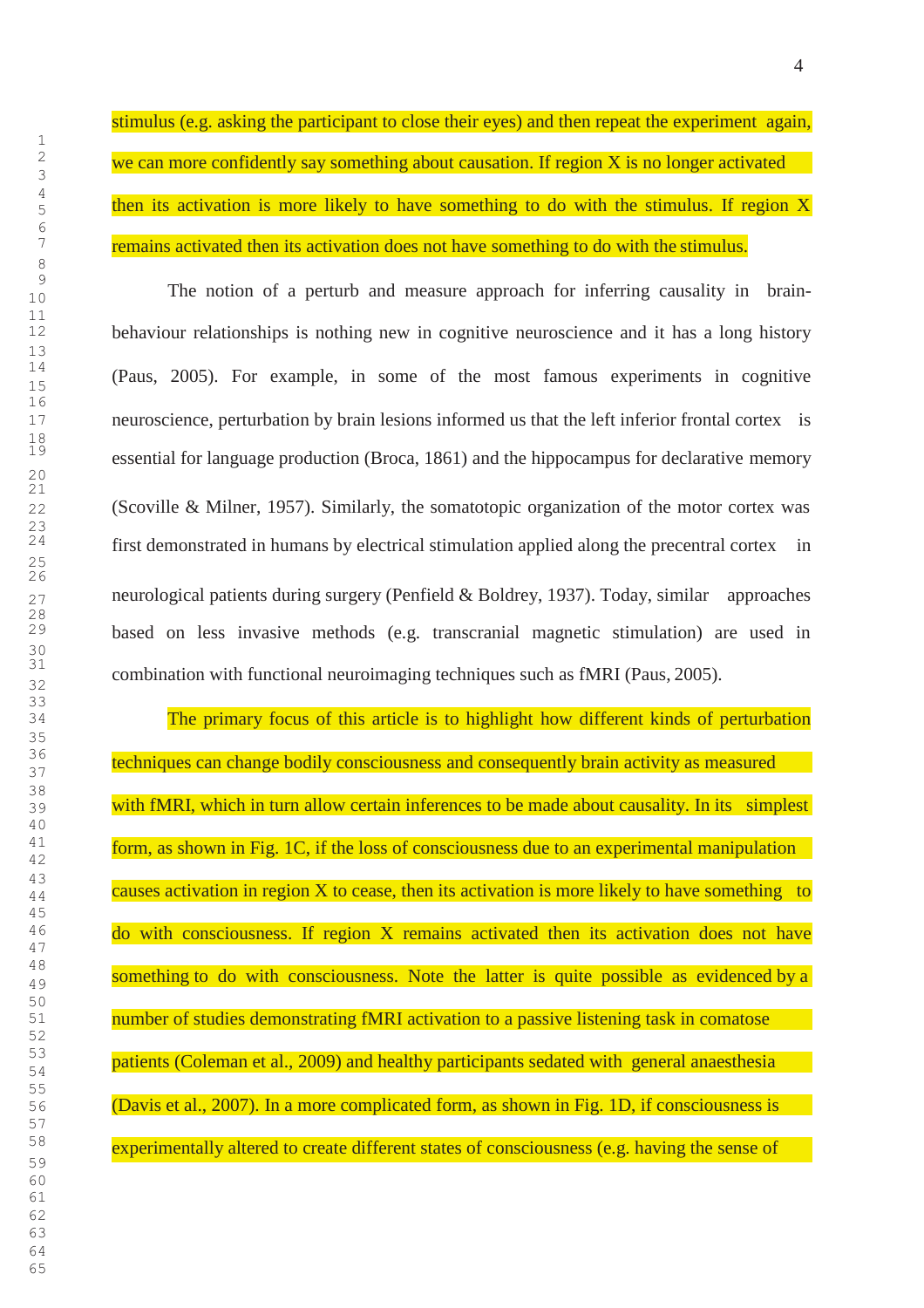bodily self inside versus outside the physical body) and activation in region X is parametrically modulated in the same manner, then its activation is more likely to have something to with this consciousness. Otherwise, it does not.

## *The perturbation and imaging of resting states*

Neuroimaging research has revealed that two distinct brain networks, the default mode (DMN) and executive-control (ECN) networks, are associated with general states of mental rest and task related cognition, respectively (Fox et al., 2005). Research using fMRI has been useful in describing how these networks operate. For instance, Fox et al. (2005) examined the relationship between DMN and ECN during spontaneous fluctuations in fMRI BOLD activity. In this experiment, participants underwent fMRI during different resting conditions: eyes closed, eyes open in low light, and fixation of a visual crosshair. Six predefined regions of interest were examined for resting state correlations in brain areas pertaining to the DMN and ECN. The correlational coefficients between the regions of interest and the time course were then computed for each participant. An important finding was that the DMN and ECN were anti-correlated in the absence of any overt task.

ECN and DMN research have demonstrated clear implications for how we understand consciousness to be functionally related to brain activity. Firstly, the phenomenon of mind wandering, when attention drifts from a current train of thought to content generated by the individual, is a fundamental aspect of consciousness that appears to have a neural basis. The oscillations between DMN and ECN have indeed been found to coincide with reports of mind wondering (Smallwood & Schooler, 2015). Secondly, the phenomena of social reflection (Schilbach, Eickhoff, Rotarska-Jagiela, Fink, & Vogeley, 2008) and self-recollection (Spreng & Grady, 2010) both show similar oscillations between DMN and ECN. These studies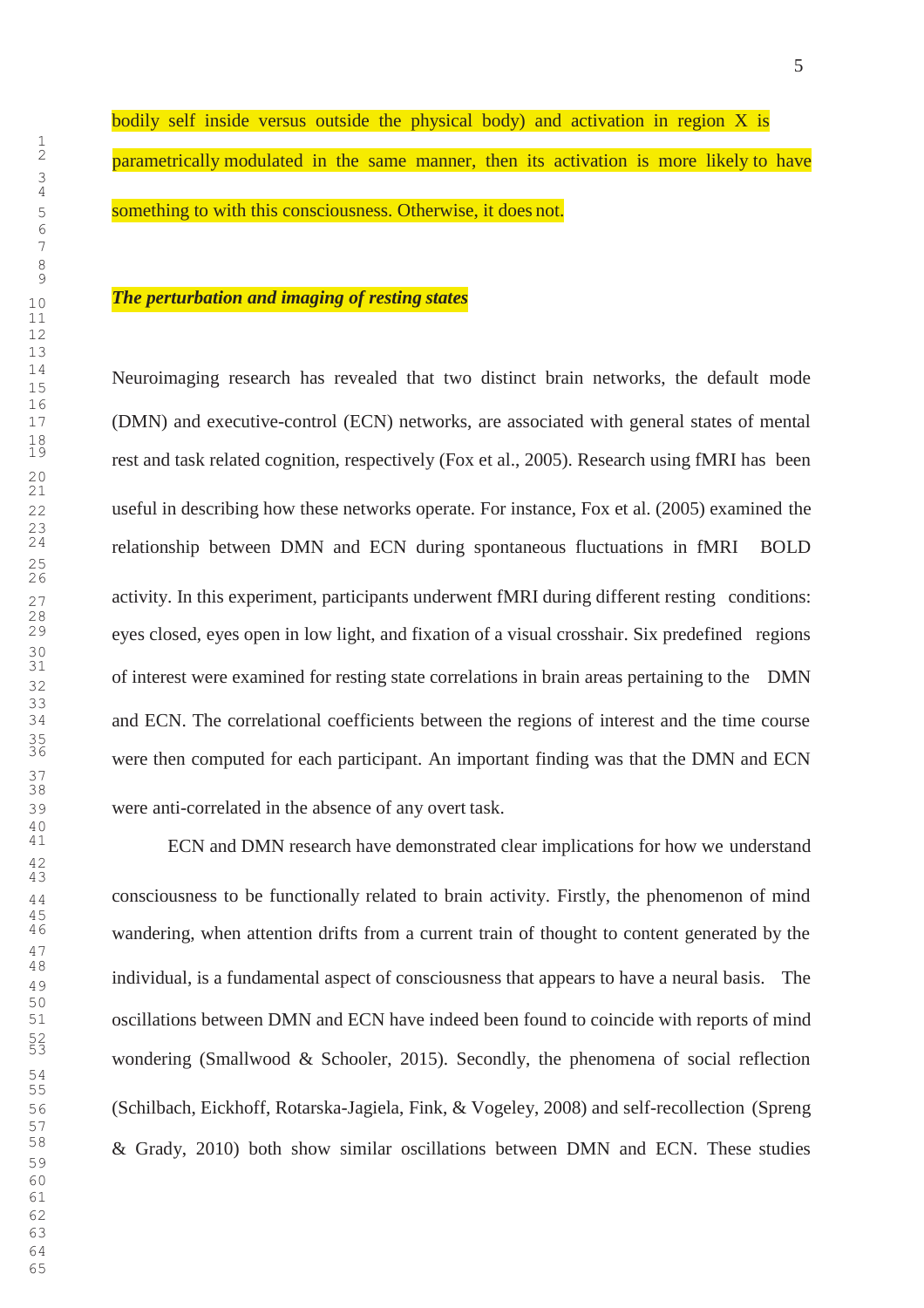highlight an important strength of fMRI in that global activity can be assessed throughout the brain and that the contents of different conscious states can be inferred. However, causality 5 can be drawn from these studies only when these networks are perturbed using methods such as anaesthesia in conjunction with fMRI. To demonstrate this, an fMRI study by (Schrouff et al., 2011) aimed to investigate how the function and connectivity of brain networks were implicated in conscious states after being affected by varying levels of induced unconsciousness by the administration of propofol. Their results demonstrated that synchronous activity, both between and within brain networks, reduced accordingly as the level of consciousness was decreased.

## *FMRI and illusions of ownership for body parts*

Bodily self-consciousness pertains to the experience of owning a physical body and having a first person perspective from that body. One can experimentally perturb this experience by providing conflicting information from the different senses, resulting in powerful illusions of where the self is located relative to the physical body. It is important to underscore the perturbation aspect of these illusions, which relies on mechanisms that would normally be helpful for bodily self-consciousness but tricks us into experiencing a disturbance when we <sub>44</sub> are presented with conflicting information from the different senses, which is something that ordinarily does not occur under normal circumstances.

For instance, in the rubber-hand illusion (Botvinick & Cohen, 1998), the participant watches a rubber hand being stroked with a brush while they feel their own hand, which is hidden from view, being stroked in synchrony with the rubber hand. When this procedure is done properly, the participant quickly begins to experience a transfer of ownership from their own hand to the rubber hand. FMRI studies have demonstrated how activity in a number of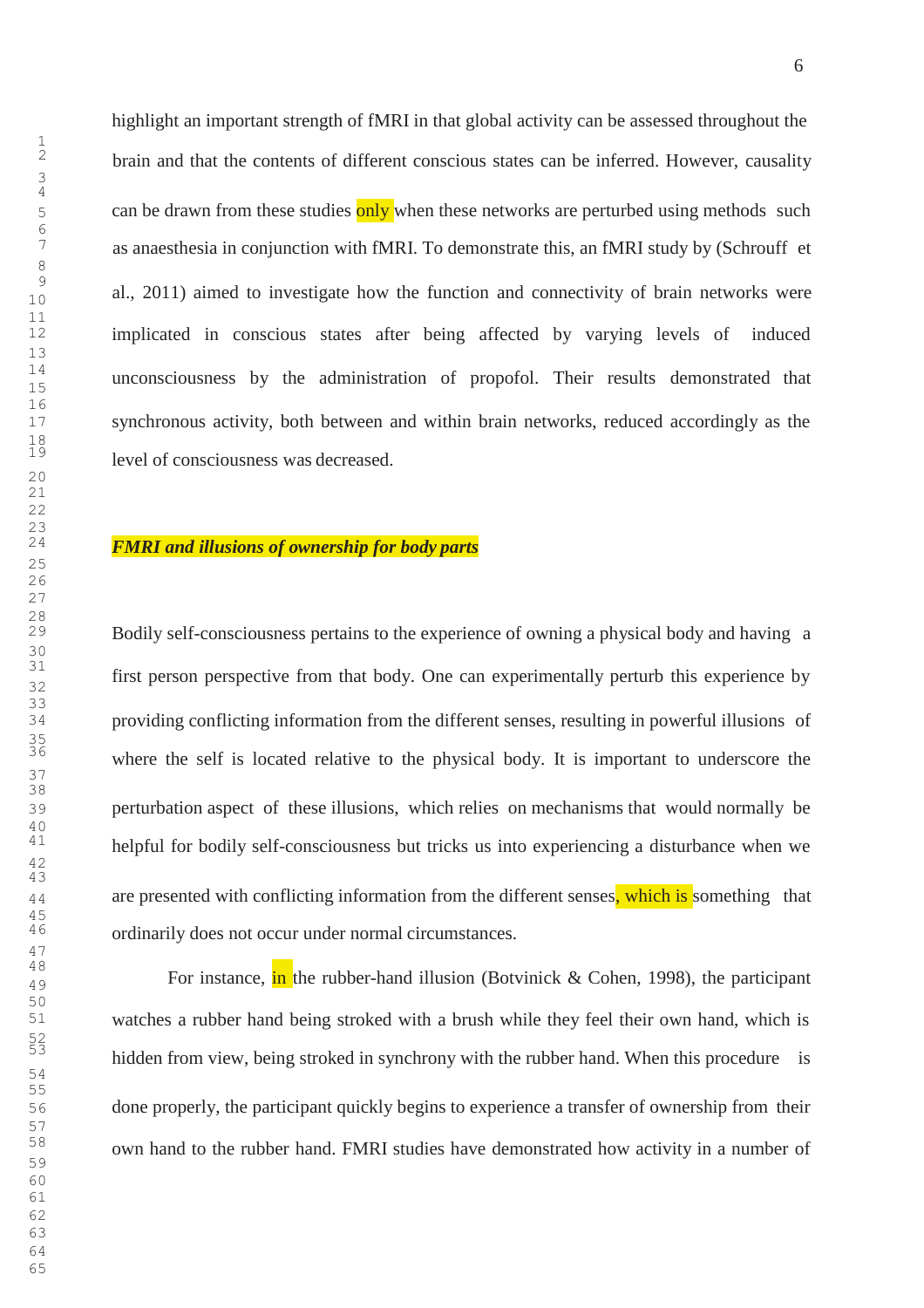multisensory brain areas, such as the posterior parietal cortex and the ventral premotor area, is modulated during the rubber-hand illusion, highlighting the role played by these areas in integrating visuo-tactile signals necessary for the self-attribution of a hand (Ehrsson, Holmes, & Passingham, 2005; Ehrsson, Spence, & Passingham, 2004; Gentile, Guterstam, Brozzoli, & Ehrsson, 2013). When multisensory signal are perturbed, self-attribution of a hand transfers from the real hand to an artificial hand, which suggests a causal link between processing in these brain areas and ownership.

#### *FMRI and out-of-body experiences*

In the next two sections, we will discuss how experimentally-induced disturbances of bodily self-consciousness can be extended to the whole body and how fMRI has been used to examine their neural underpinnings. Out-of-body experiences are illusory experiences characterised by three phenomenological features: i) disembodiment, i.e. the impression of being 'teleported' outside of a body to another location in space; ii) the impression of seeing the world from a different visuo-spatial perspective; and iii) the impression of seeing a body 39 from this new perspective (Bunning & Blanke, 2005). This phenomenon is can be observed in some patients with neurological (Blanke, Landis, Spinelli, & Seeck, 2004) and psychiatric  $(Simeon, 2004)$  conditions as well as drug abuse (Wilkins, Girard, & Cheyne, 2012).

Ehrsson (2007) demonstrated that it is possible to experimentally generate an out-ofbody experience in healthy participants in a systematic manner using virtual reality and tactile stimulation (Fig. 2). In this study, participants sat on a chair and wore a pair of headmounted displays. Video cameras were used to show the participants' back with a perspective of a person sitting 2 m behind them. The experimenter touched the participant's actual chest (not visible) with a rod as well as an 'illusory' chest right below the recording cameras with a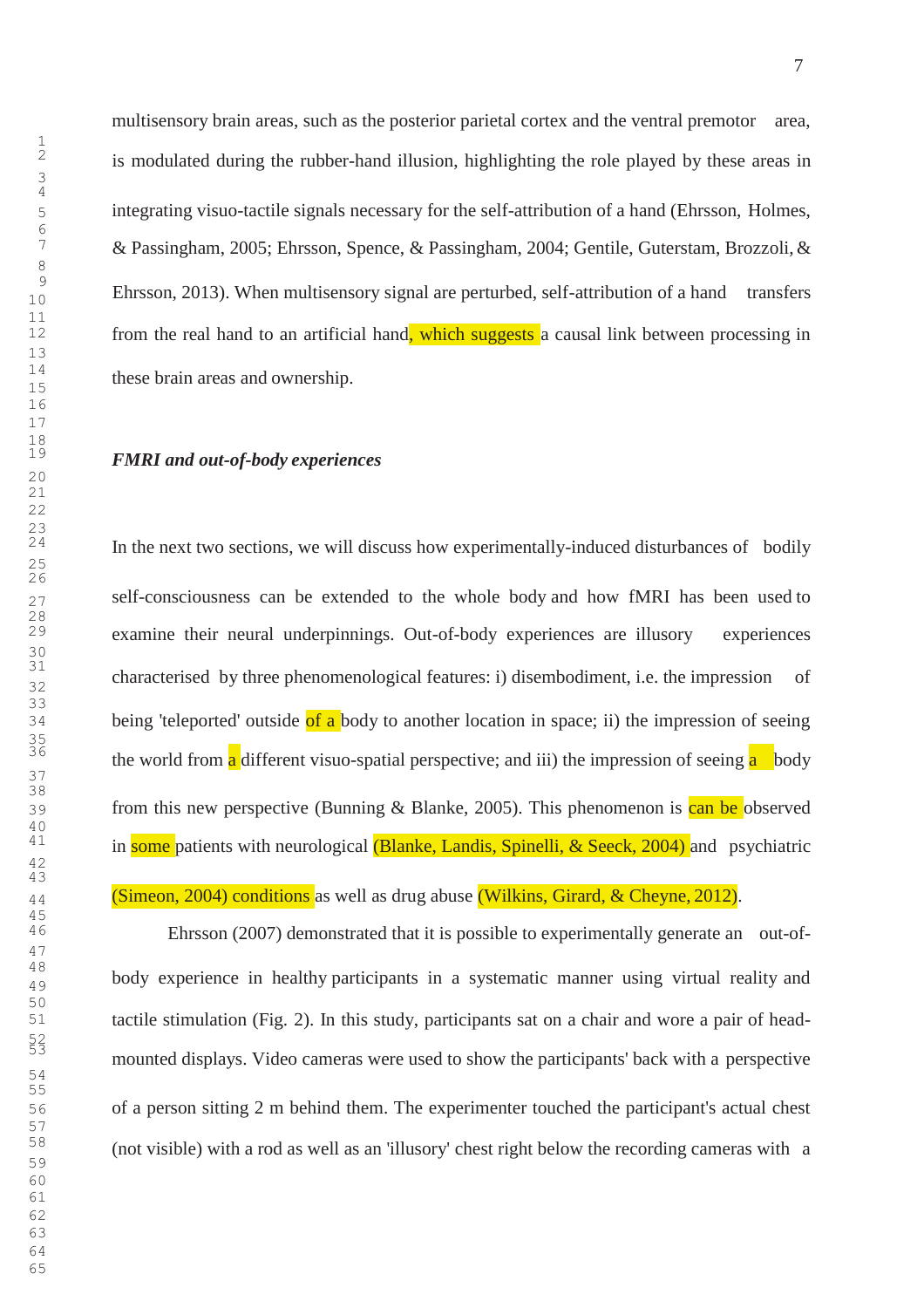second rod (visible). Participants reported an out-of-body experience of sitting behind their own body and seeing themselves from a third-person perspective, as revealed by their responses to a questionnaire. These out-of-body experiences were also measured in a more objective manner using skin conductance response as an indicator of arousal in another experimental condition in which the illusory chest was 'hurt' by hitting it with a hammer. In agreement with the perceptual experience, the physiological response also indicated that participants were experiencing themselves as being located behind their real body. Importantly, both perceptual ratings and skin conductance responses were weaker under asynchronous conditions, whereby the participant's actual and illusory chests were touched in alternation, suggesting that this phenomenon requires congruent visuo-proprioceptive signals for successful visuo-tactile integrations.

 In a similar manner, Lenggenhager, Tadi, Metzinger, & Blanke (2007) used visuo- tactile stimulation to systematically induce disturbances in bodily self-consciousness (Fig. 2). Participants wore head-mounted display goggles while they stood inside a room. With the goggles, the participants viewed their backs being stroked with a brush from a different visual perspective. This perspective was filmed using a closed-circuit television camera directly behind them. The key manipulation was whether the strokes they saw were synchronous or asynchronous to what was actually delivered to their backs. When the two were synchronous, participants reported a feeling of their self moving forwards to their virtual body they saw through the head-mounted display goggles. This was measured by questionnaires and by the experimenter physically displacing the participant to a new location after each trial and asking the participant to return to their original starting position. The participants tended to return to a position that was in front of their original starting position in the synchronous but not asynchronous stroking conditions.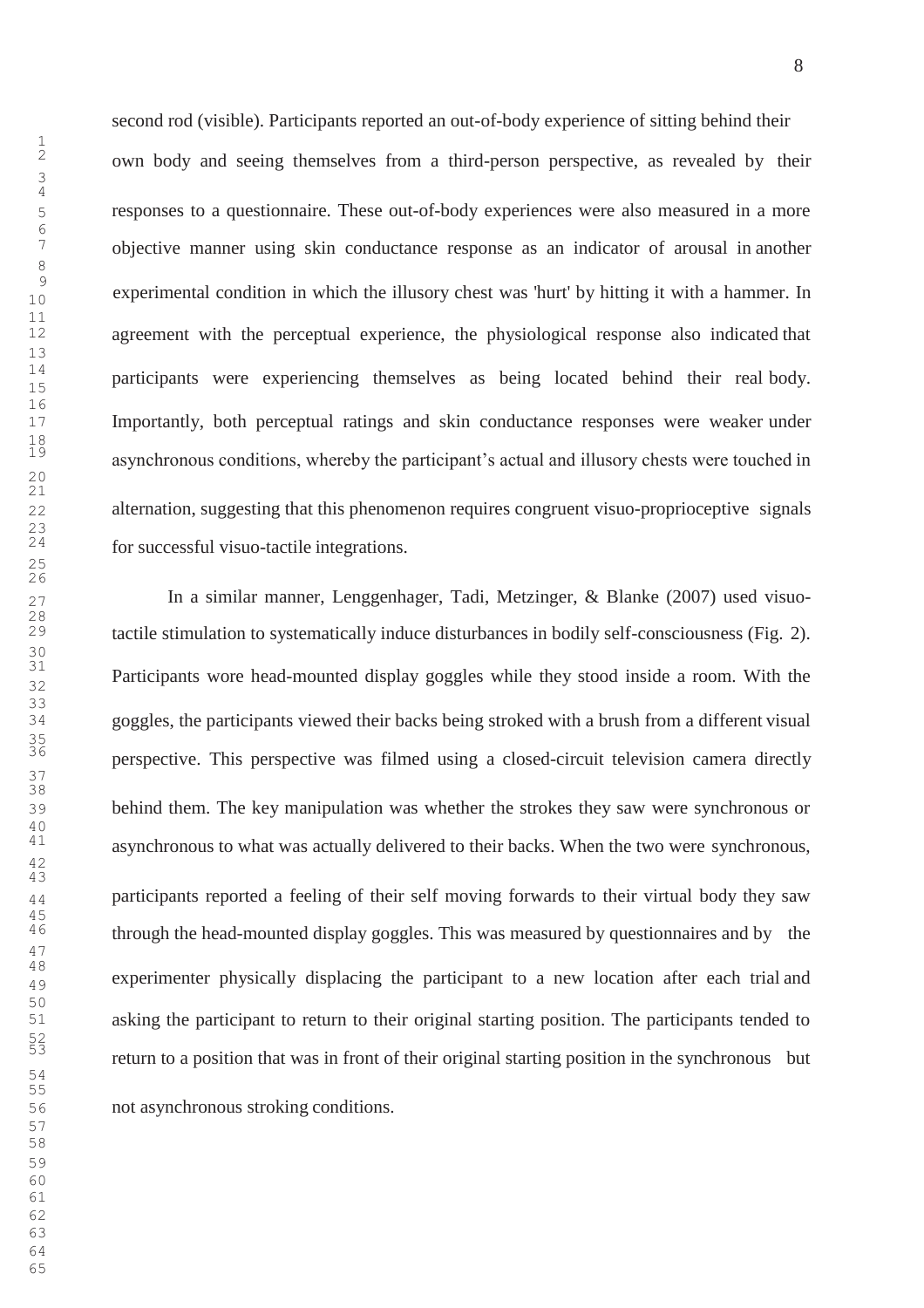In an fMRI study, Ionta et al. (2011) repeated similar procedures but with the participant laying down in the MRI scanner. For tactile stimulation, a brush was embedded inside the bed of the scanner which could be remotely controlled to move up and down along the participant's back and stroke it with precision timing. For visual stimulation, the participant wore head-mounted display goggles and watched a video of somebody else's back being brushed. The videos were filmed with a camera behind this person. Again, the key manipulation was whether the strokes applied to the participant's back were synchronous or asynchronous to what they saw on the video.

Under the synchronous brush stroke condition, two thirds of the participants experienced seeing a virtual body above them and feeling their self moving upwards while the remaining participants experienced seeing a virtual body below them and feeling their self moving downwards. The authors suggested that these discrepancies arose from individual differences in how vestibular and visual cues are weighted for the purposes of creating a perception of the spatial orientation of the self. Specifically, the participants relying more heavily on vestibular cues took a perspective from a supine position, which is the same position they were in as they laid on the bed the scanner. In contrast, the participants relying more heavily on visual cues took a perspective from a prone position, which was a perspective that was perhaps suggestive from the videos. These differences in illusory experiences of the self were confirmed by having participants perform a mental ball dropping task. In this task, the participants held a ball in one hand and were asked to indicate by button pressing with the other hand when it would hit the ground if they were to release the ball. The former group reported longer times relative to the latter, confirming that the former group took possession of a virtual body above them while the latter took possession of a virtual body below them.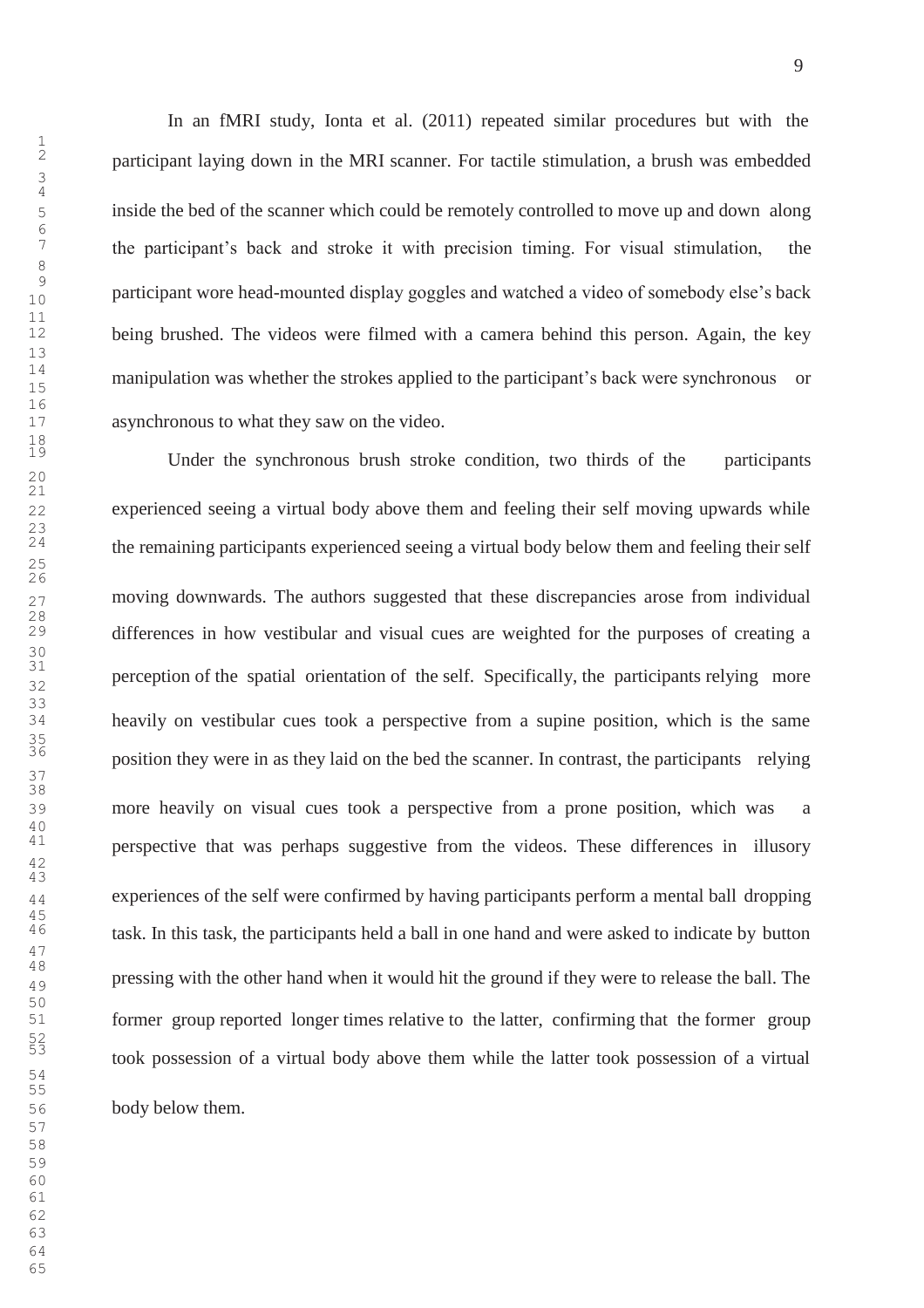The fMRI results revealed that activation in the temporal-parietal junction (TPJ) in the two hemispheres not only predicted a displacement in bodily self but also whether this displacement went upwards towards a virtual body above the participants or downwards towards a virtual body below the participants. Therefore, TPJ not only fulfils a role in multisensory integration, but it also contributes to the nature of the actual experience of the conscious self (i.e. the self being displaced upwards vs. downwards). The fMRI experiment was further complimented with a quantitative MRI lesion analysis on a cohort of out-of-body experience patients. This analysis showed maximal overlap in the location of their lesions with the fMRI activation observed in the right TPJ in their typical sample, implying a crucial role of this area in bodily self-consciousness and establishing a casual relationship between this area and bodily self-consciousness.

 The involvement of TPJ in this bodily illusion has been further confirmed by a recent single-case study in which fMRI responses were measured in a woman who reported to be able to wilfully produce out-of-body-experiences (Smith  $& Messier, 2014$ ). The participant was asked to either perform her extra-corporeal experience or guided motor imagery tasks (e.g. jumping jacks; finger movements). The experimenter gave her cues on when to start and stop the task. Findings revealed a network of brain areas associated with the reported extra- corporeal experience that differed from those observed during motor imagery. In particular, the left supplementary motor area, the supramarginal and posterior superior temporal gyri, which overlap with TPJ, the cerebellum as well as frontal areas were active during the out-ofbody-experience.

*FMRI and body-swap illusions*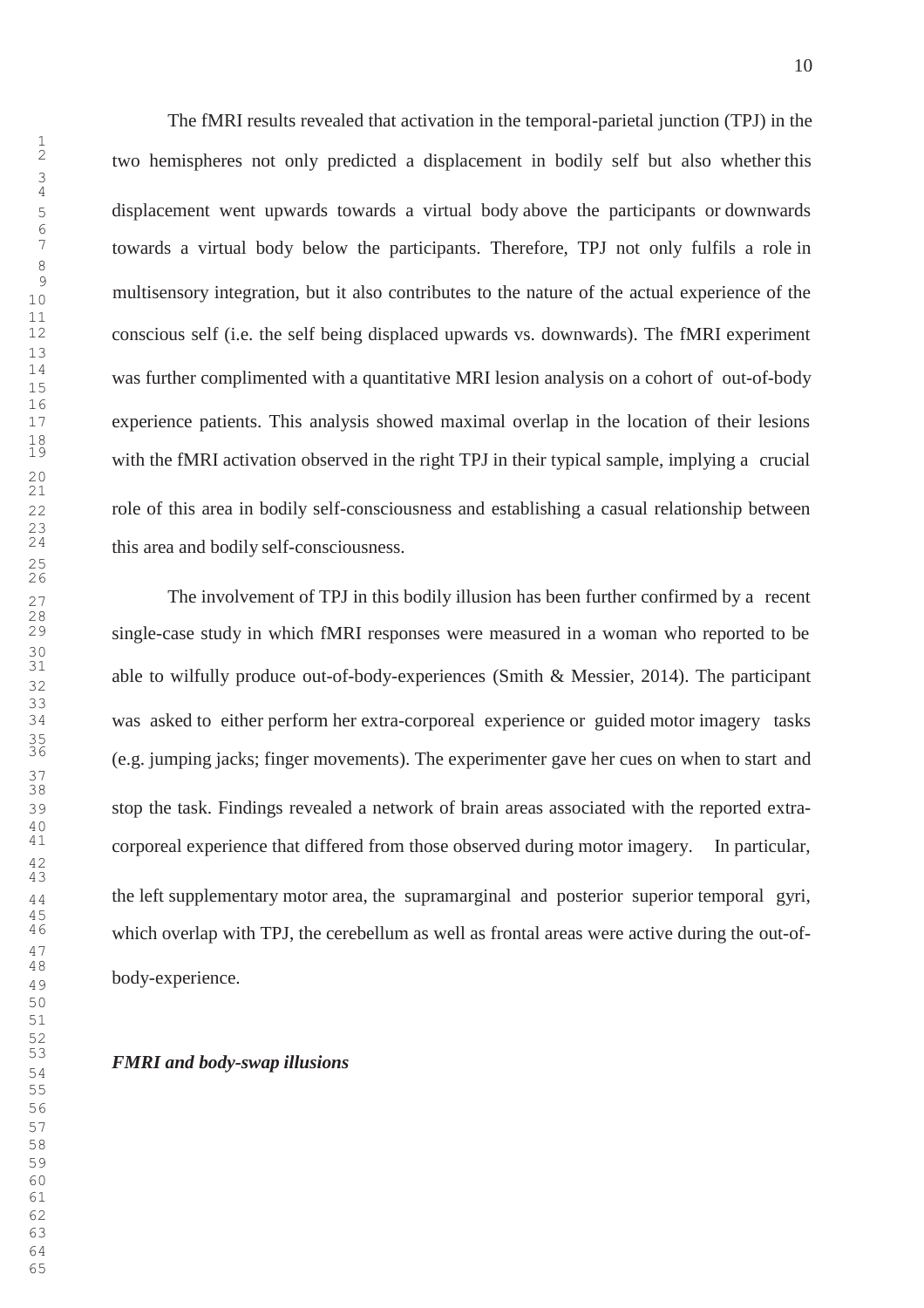The above research relates to the conscious self being removed from the physical body. One can take this even further and have the conscious self experimentally transferred to a completely different body such that one obtains the experience of inhabiting this body as opposed to their own. In the body-swap illusion, as the name implies, a person consciously experiences ownership of another body. As first demonstrated by Petkova & Ehrsson (2008), this illusion can be induced by applying tactile stimulation on a person's body while they watch simultaneously, by means of virtual reality, the same tactile stimulation applied to a mannequin from the first person visual perspective of the mannequin (Fig. 3). The illusion of a body swap is reported to be so powerful that significant skin conductive responses can be induced in participants by stabbing the mannequin with a knife (Petkova et al., 2011; Petkova & Ehrsson, 2008).

In their seminal paper, Petkova & Ehrsson  $(2008)$  noted the importance of three conditions for creating their illusion. First, a continuous match between visual and tactile information is absolutely necessary. Without this, the illusion does not occur. Second, the usage of a sufficiently humanoid body is also required. The body swap does not transfer to blocks and other inanimate objects that are not shaped like human bodies. Third, the adoption of a first person visual perspective of the other body is required. Based on their findings, and the importance of these three factors in creating the illusion, Petkova & Ehrsson (2008) proposed that bodily self-consciousness arises from the brain's assumption that visual information is received under an egocentric frame of reference relative to a point between the two eyes and that the body produces patterns of sensory signals from other modalities in step with this information. If the former changes in such a way that the latter becomes congruent with the first-person visual perspective of a different body, such as a mannequin's, then a body swap will occur.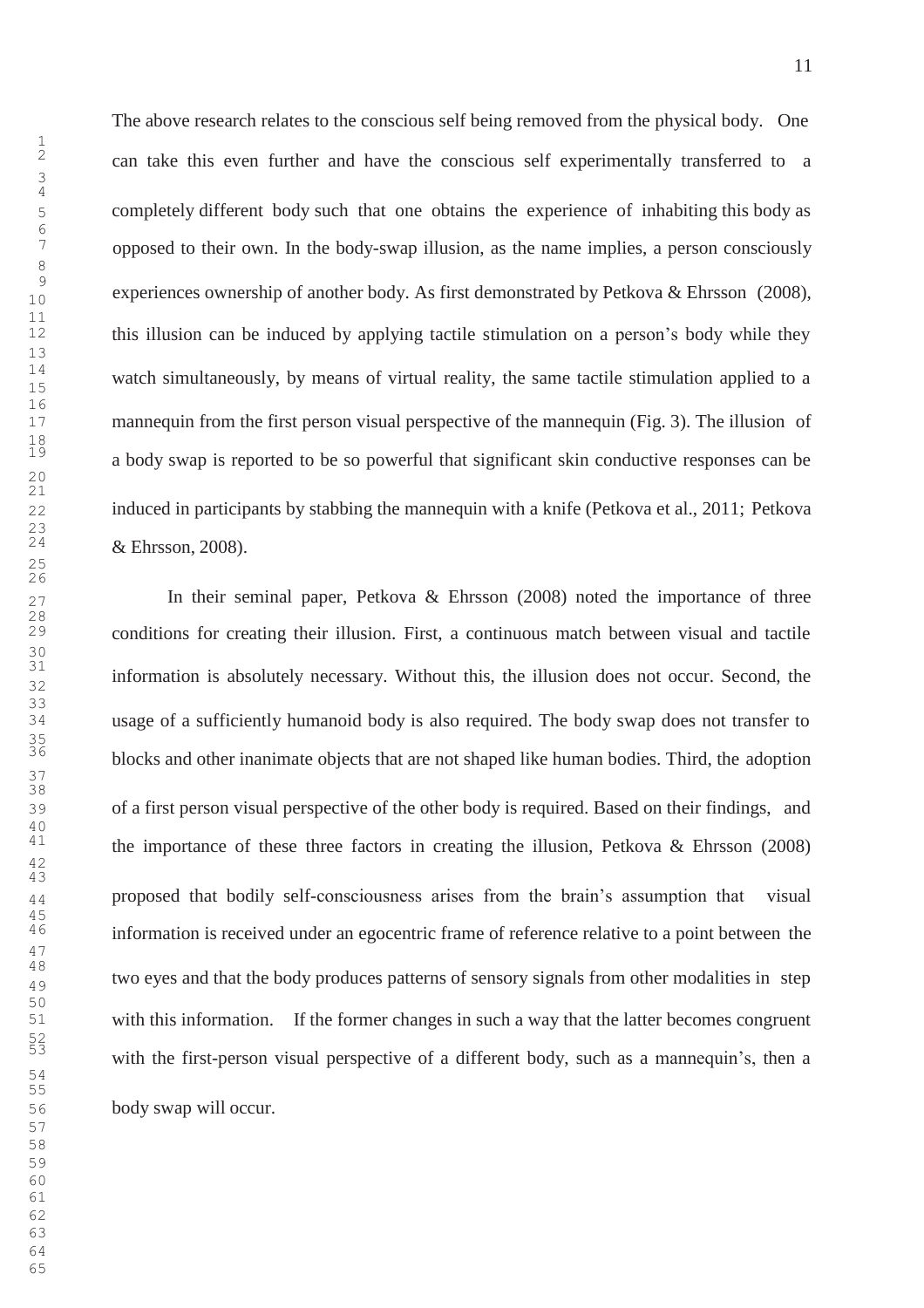In a subsequent study, the same authors investigated their illusion using fMRI (Petkova et al., 2011). Specifically, the authors aimed to determine how neuronal populations that integrate multisensory information across different body segments might merge together to form a single experience of bodily self. The illusion was controlled by having participants observe tactile stimulation on the body of a mannequin from the mannequin's first-person view point while identical synchronous touches were applied to both the participant and mannequin. In doing this, the participants experienced a body swap illusion coinciding with fMRI activation in a network of brain regions, including bilateral ventral premotor (PMv), the left intraparietal sulcus, and the left putamen.

 Conditions were also created in which the participant saw different parts of the mannequin being stroked in isolation without seeing the rest of the mannequin's body, effectively creating illusions of changes in body-part ownership much like the rubber-hand illusion. Replicating earlier fMRI work on the rubber-hand illusion (Ehrsson et al., 2005; Ehrsson et al., 2004), Petkova et al. (2011) demonstrated how bilateral activation in PMv was strongly associated with the ownership for specific body parts. However, using multi-voxel pattern analysis, a technique that examines data from individual voxels within a region of interest jointly in a multivariate analysis, the authors found that a specific set of neuronal populations within PMv in the two hemispheres could code for the ownership of a full body as opposed to a different body part like the hand or the abdomen. In other words, activation for PMv can reflect a genuine full-body ownership representation, which will not be invoked when the transfer of ownership is restricted to just one body part, such as the rubber-hand illusion. Such specificity during illusory conditions cannot be explained easily by epiphenomena, underscoring an important role of PMv in the bodily consciousness of self and the ownership of different body parts. Taken together, these fMRI results provide compelling evidence that the conscious self is produced by neural populations within a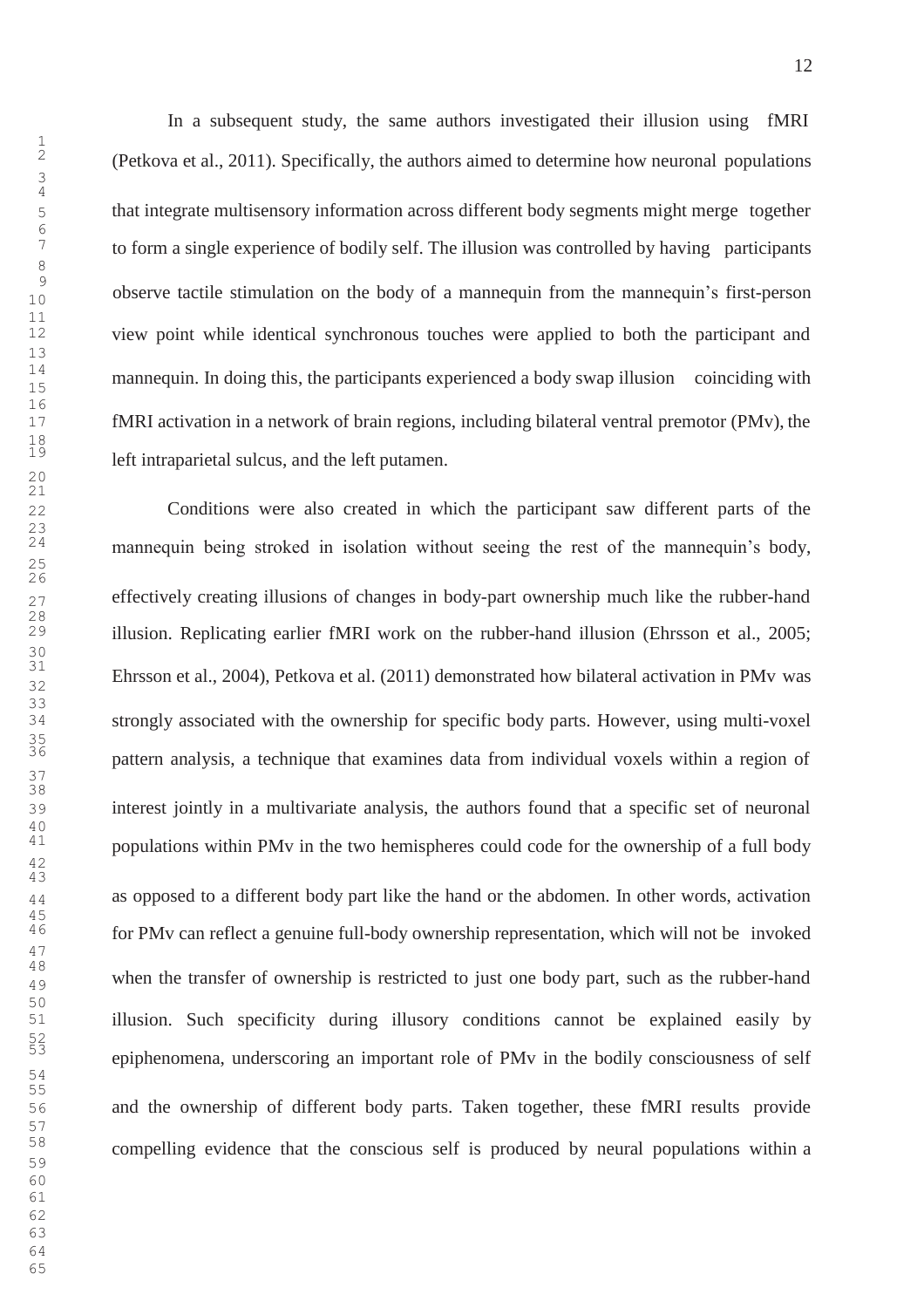specialised network that integrate multisensory information across the different segments of the physical body.

 Electrophysiological studies in the macaque monkey have found bimodal neurons in both PMv and the putamen that fire when the money either sees or feels by touch a stimulus being applied to a specific body part (Graziano & Gross, 1993; Graziano, Yap, & Gross, 1994). The receptive fields of these cells do not move with the eyes but with the body part and the strength of their response diminishes as a function of the distance from the body part. Moreover, it has been demonstrated that somatosensory and visual inputs can be combined together in individual neurons in parietal area 5 to represent limb positioning (Graziano, 1999; Graziano, Cooke, & Taylor, 2000). Importantly, these neurons can code for the felt position of the monkey's arm while it is covered from view (Graziano, 1999) and are sensitive to the position of a realistic false arm but only when false and real arm are stroked synchronously, much like in the rubber-hand illusion (Graziano et al., 2000). Therefore, the functional role of these bimodal neurons might be to provide representations of the body configurations, which are fundamental for the visual control of actions. Given the properties of these neurons, it is expected that one's body scheme can be extended so as to incorporate foreign objects, even the outer edges of a car (Graziano et al., 2000), and give rise to the bodily illusions described in our paper.

## *Conclusions*

 This paper has considered the usefulness of fMRI in establishing causal relationships between bodily self-consciousness and the brain. We reviewed seminal fMRI papers on bodily illusions, arguing that that these types of illusions are created from a perturbation in multisensory integration that would normally provide accurate conscious experiences of the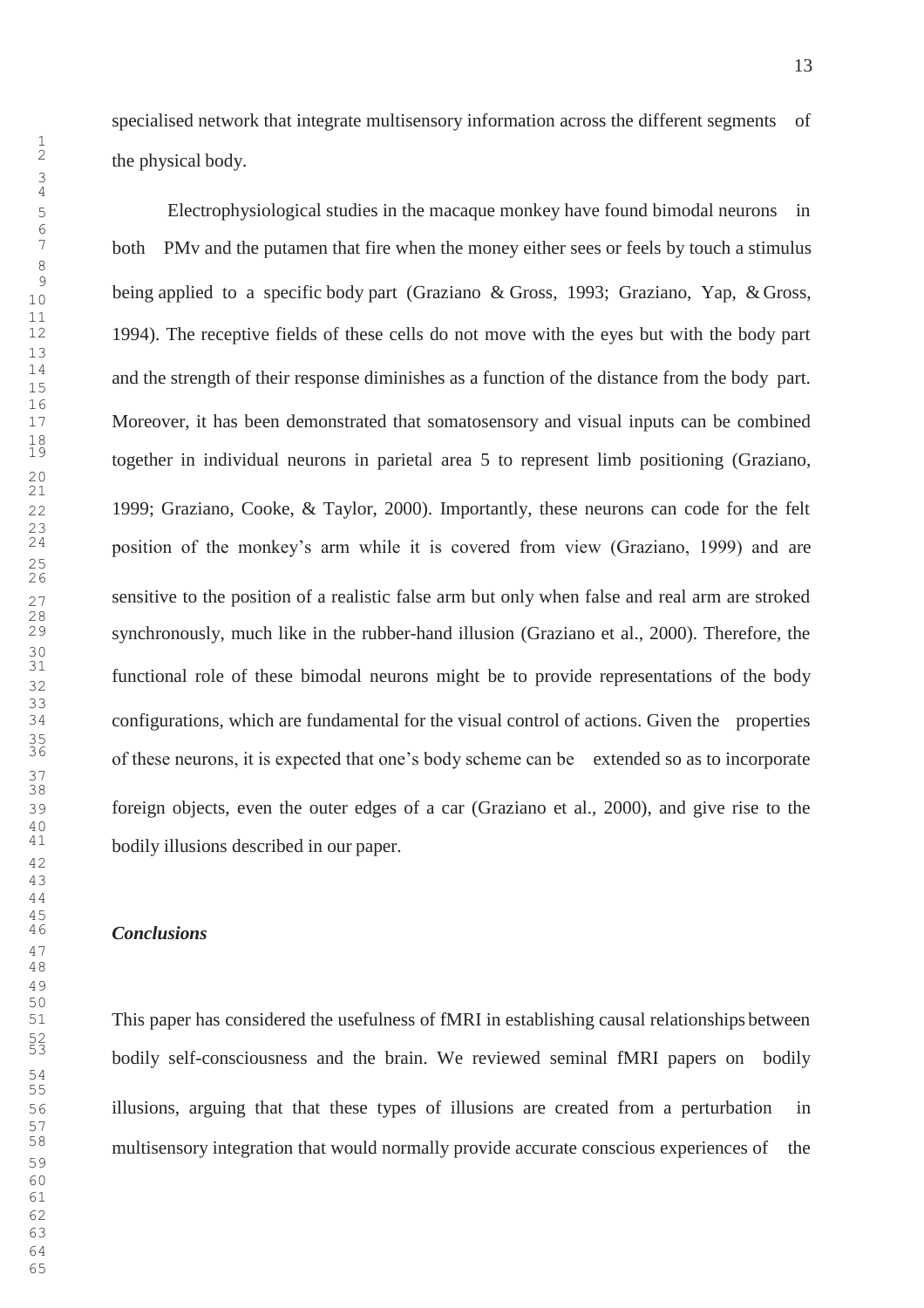bodily self. For illusions of self-location outside a physical body, bilateral TPJ has been reported to be functionally engaged. The necessity of the right TPJ has further been validated in an MRI lesion analysis in patients who had out-of-body experiences. For body-swap illusions, bilateral PMv has been reported to be functionally engaged. As demonstrated by multi-voxel pattern analysis, activation within this area reflects specificity for different kinds of body-part illusions as well as specificity for a whole-body illusion. If one considers the implications of these findings with regards to advancing our understanding the conscious bodily self, we contend that further study and advances in fMRI will continue to progressively unlock its mysteries.

#### *Figure legends*

 differences in perturbation should a causal relationship exist. *Fig. 1. Inferring causality with perturbation techniques and fMRI.* **Evaluations of causality** can be achieved to some degree with fMRI through experimental manipulation using perturbation techniques. This figure provides some examples. A) Any correlational measurement, such as fMRI, by itself can never be used to imply causation. Activation may or may not be related to the stimulus. B) If one were to perturb the system and the activation remains then one can infer the two are unrelated. If one were to perturb the system and the activation disappears then one can infer some causal relationship. C) The same logic for B) can be applied to investigate consciousness. D) Creating different states of consciousness through perturbation should lead to different levels of fMRI activation that correspond to the

 *Fig. 2. Experimentally inducing out-of-body experiences.* A number of studies, such as those performed by Ehrsson (2007), Lenggenhager et al. (2007), and Ionta et al. (2011),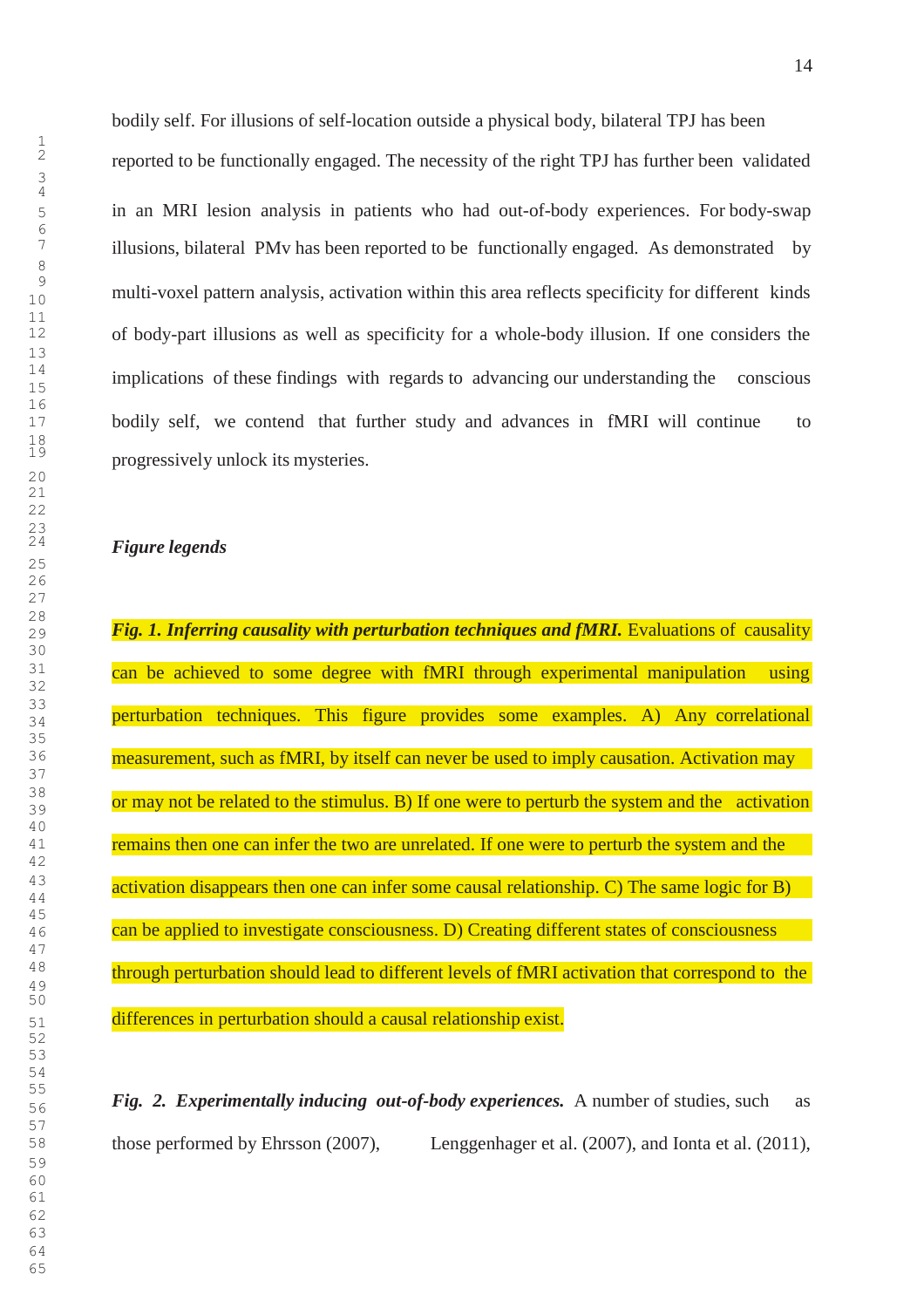demonstrate how one can experimentally alter bodily self-consciousness to a location outside of the physical body. The basic underlying principles are as follows. A) Virtual reality is used to show participants the filming of a body part being brushed (in this case, the back). B) In the synchronous condition, when the filming is presented in real-time and the somatosensory and visual information about the brush strokes are simultaneous, participants perceive their self moving in space away from their physical body (in this case, forward). C) In the asynchronous condition, when a delay between the visual and the somatosensory information is introduced, participants do not experience their self as being in a location different from their physical body.

Fig. 3. Experimentally inducing body-swap illusions. A number of studies, such as those performed by Petkova & Ehrsson (2008) and Petkova et al. (2011), demonstrate how one can experimentally alter bodily self-consciousness to a different physical body. The basic underlying principles are as follows. A) Virtual reality is used to show participants the filming of a mannequin being brushed while they are also being brushed (in this case, the belly is being brushed). B) In the synchronous condition, when the filming is presented in real-time and the somatosensory and visual information about the brush strokes are simultaneous, participants perceive their self inside the mannequin's body as opposed to their own. C) In the asynchronous condition, when a delay between the visual and the somatosensory information is introduced, participants experience their self inside their own body as opposed to the mannequin's.

### *References*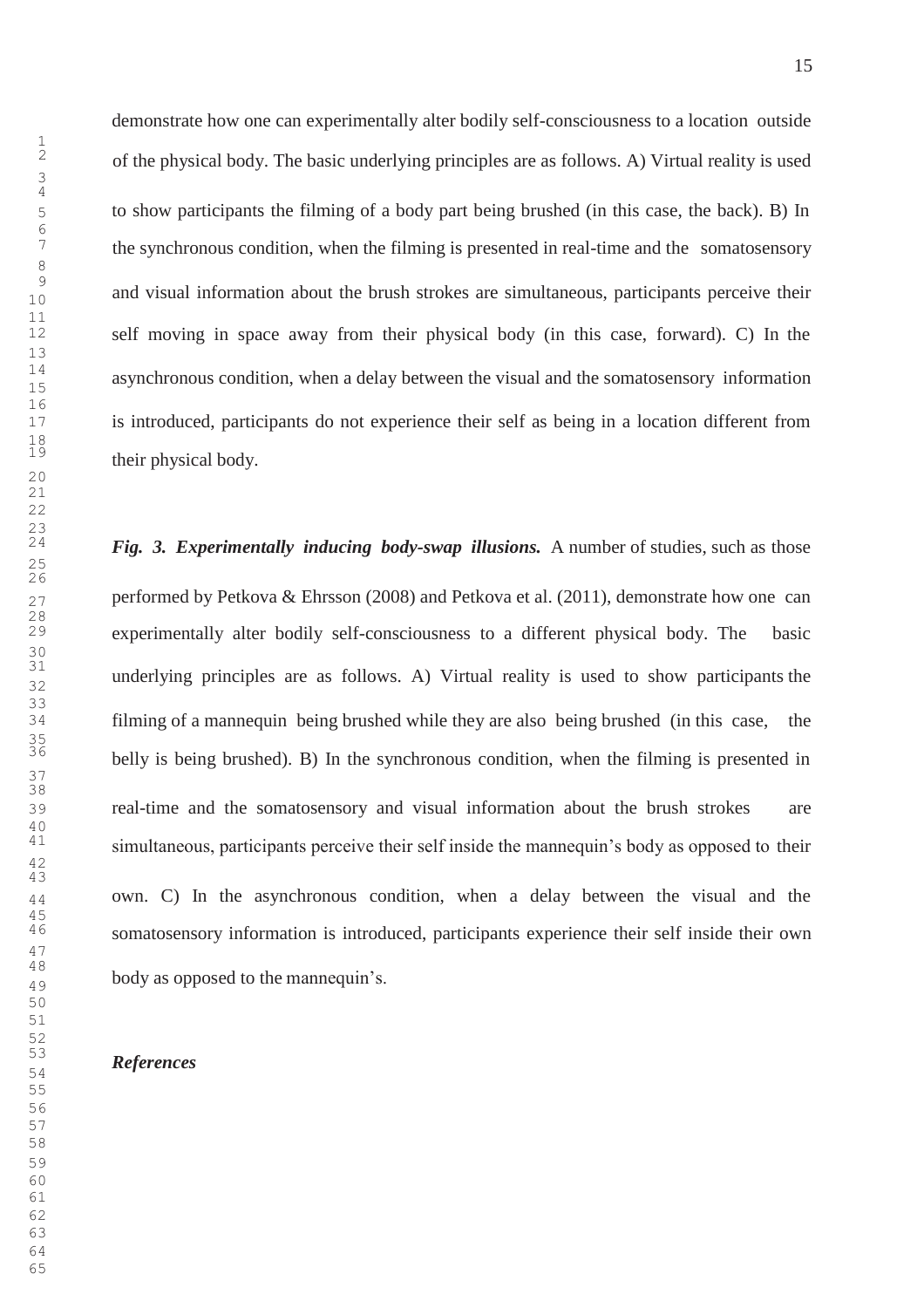- Botvinick, M., & Cohen, J. (1998). Rubber hands 'feel' touch that eyes see. Nature, 391(6669), 756.
- Broca, P. (1861). Nouvelle observation d'aphémie produite par une lésion de la moitié postérieure des deuxième et troisième circonvolution frontales gauches. Bulletin de la Société Anatomique, XXXVI, 398–407.
	- Blanke, O., Landis, T., Spinelli, L., & Seeck, M. (2004). Out-of-body experience and autoscopy of neurological origin. Brain, 127(Pt 2), 243-258.
- Bunning, S., & Blanke, O. (2005). The out-of body experience: precipitating factors and neural correlates. Prog Brain Res, 150, 331-350.
- Coleman, M. R., Davis, M. H., Rodd, J. M., Robson, T., Ali, A., Owen, A. M., & Pickard, J. D. (2009). Towards the routine use of brain imaging to aid the clinical diagnosis of disorders of consciousness. Brain, 132(Pt 9), 2541-2552.
- Davis, M. H., Coleman, M. R., Absalom, A. R., Rodd, J. M., Johnsrude, I. S., Matta, B. F., .. 31. Menon, D. K. (2007). Dissociating speech perception and comprehension at reduced levels of awareness. Proc Natl Acad Sci U S A, 104(41), 16032-16037.
- Ehrsson, H. H. (2007). The experimental induction of out-of-body experiences. Science, 317(5841), 1048.
- Ehrsson, H. H., Holmes, N. P., & Passingham, R. E. (2005). Touching a rubber hand: feeling of body ownership is associated with activity in multisensory brain areas. J Neurosci, 25(45), 10564-10573.
	- Ehrsson, H. H., Spence, C., & Passingham, R. E. (2004). That's my hand! Activity in premotor cortex reflects feeling of ownership of a limb. Science, 305(5685), 875-877.
- Fox, M. D., Snyder, A. Z., Vincent, J. L., Corbetta, M., Van Essen, D. C., & Raichle, M. E. (2005). The human brain is intrinsically organized into dynamic, anticorrelated functional networks. Proc Natl Acad Sci U S A, 102(27), 9673-9678.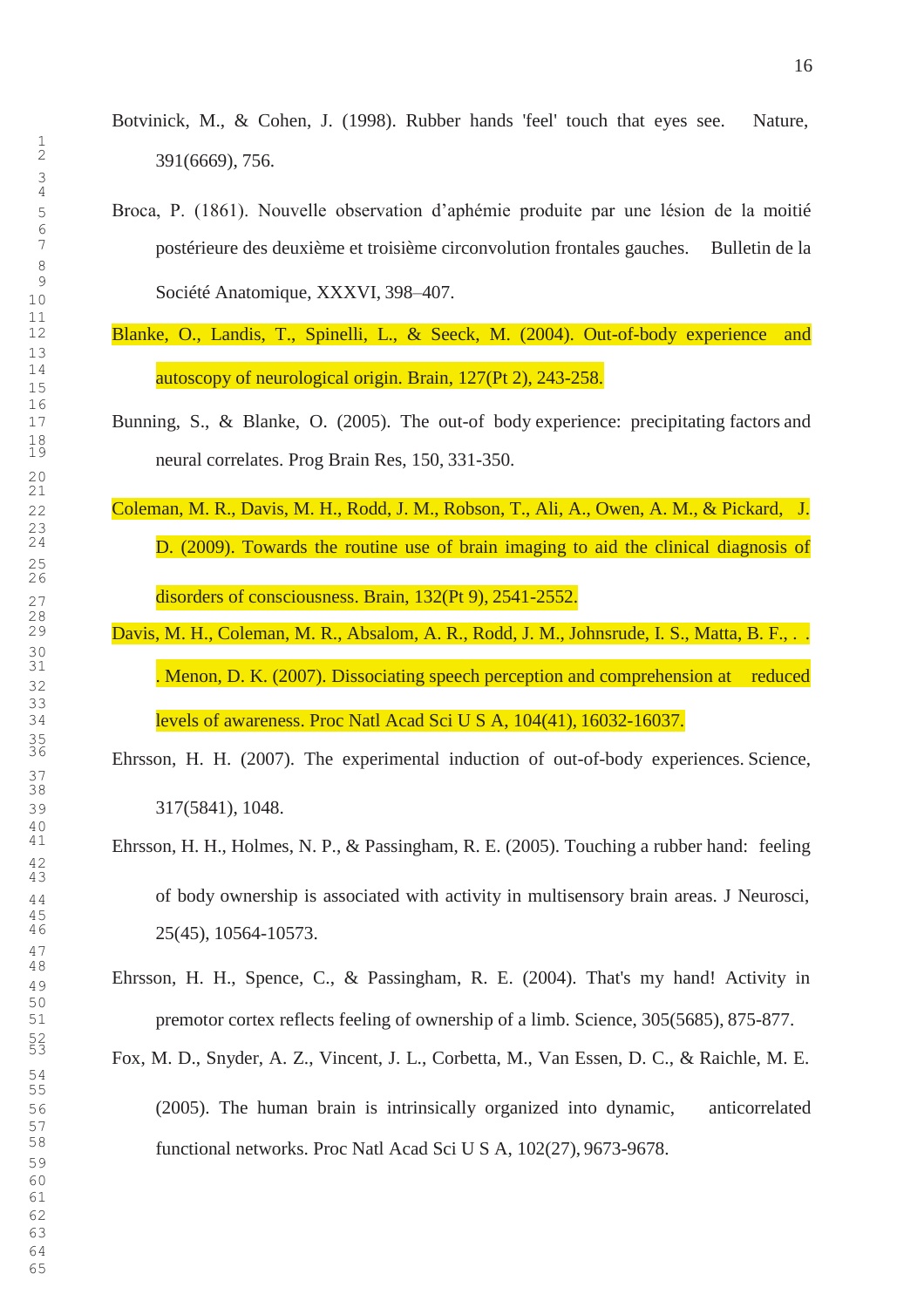- Graziano, M. S. (1999). Where is my arm? The relative role of vision and proprioception in the neuronal representation of limb position. Proc Natl Acad Sci U S A, 96(18), 10418- 10421.
- Graziano, M. S., Cooke, D. F., & Taylor, C. S. (2000). Coding the location of the arm by 17 sight. Science, 290(5497), 1782-1786.
- Graziano, M. S., & Gross, C. G. (1993). A bimodal map of space: somatosensory receptive fields in the macaque putamen with corresponding visual receptive fields. Exp Brain Res,  $97(1)$ , 96-109.
	- Graziano, M. S., Yap, G. S., & Gross, C. G. (1994). Coding of visual space by premotor neurons. Science, 266(5187), 1054-1057.
- Ionta, S., Heydrich, L., Lenggenhager, B., Mouthon, M., Fornari, E., Chapuis, D., . . . Blanke, O. (2011). Multisensory mechanisms in temporo-parietal cortex support self-location and first-person perspective. Neuron,  $70(2)$ , 363-374.
- Lenggenhager, B., Tadi, T., Metzinger, T., & Blanke, O. (2007). Video ergo sum: manipulating bodily self-consciousness. Science, 317(5841), 1096-1099.
- Soc Lond B Biol Sci, 360(1457), 1109-1114. Paus, T. (2005). Inferring causality in brain images: a perturbation approach. Philos Trans R
	- Penfield, W. , & Boldrey, E. (1937). Somatic motor and sensory representation in the cerebral cortex of man as studied by electrical stimulation. Brain, 60, 389-443.
	- Petkova, V. I., Bjornsdotter, M., Gentile, G., Jonsson, T., Li, T. Q., & Ehrsson, H. H. (2011). From part- to whole-body ownership in the multisensory brain. Curr Biol, 21(13), 1118-1122.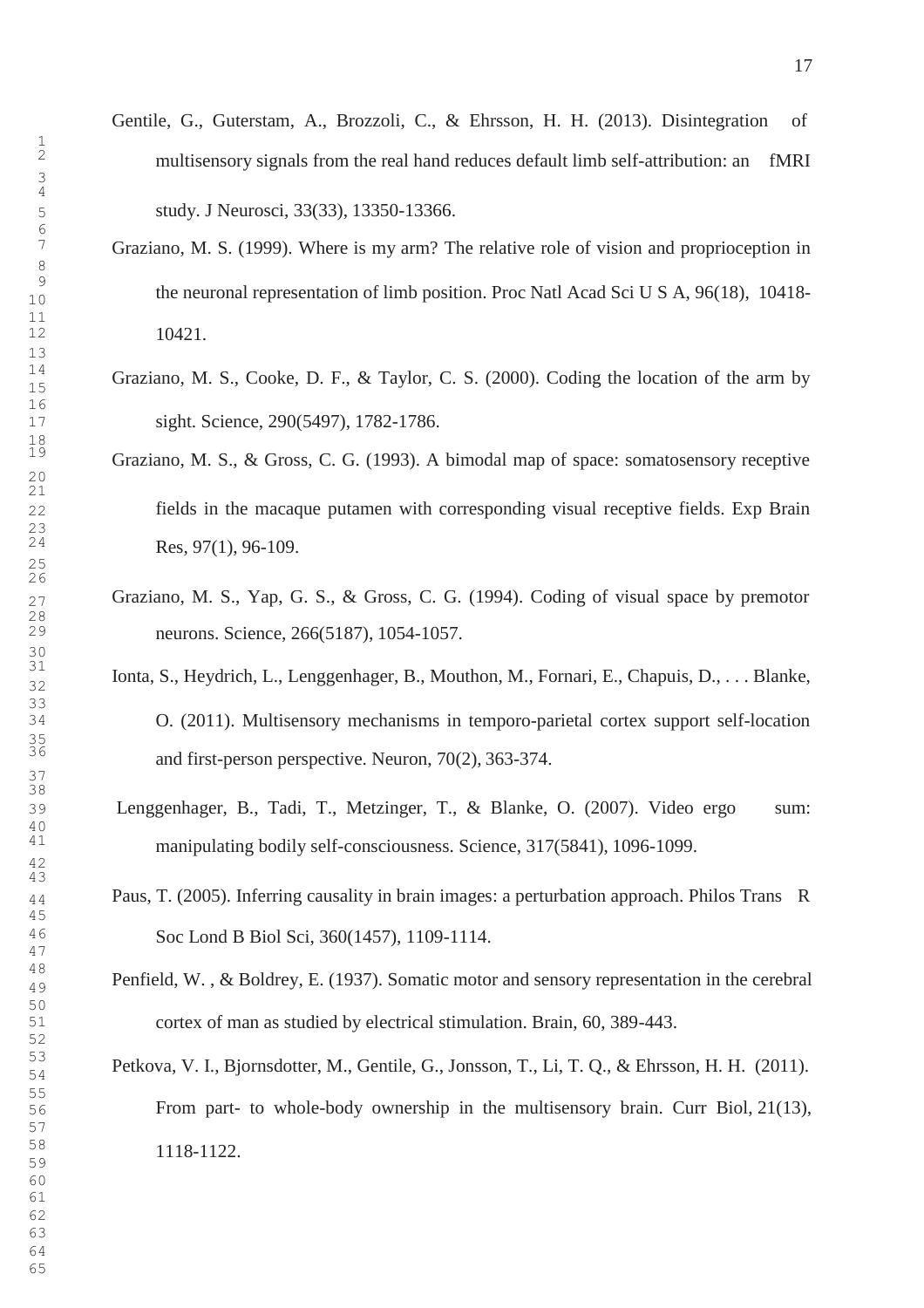- Petkova, V. I., & Ehrsson, H. H. (2008). If I were you: perceptual illusion of body swapping. PLoS One, 3(12), e3832.
- Schilbach, L., Eickhoff, S. B., Rotarska-Jagiela, A., Fink, G. R., & Vogeley, K. (2008). Minds at rest? Social cognition as the default mode of cognizing and its putative relationship to the "default system" of the brain. Conscious Cogn, 17(2), 457-467.
- Schrouff, J., Perlbarg, V., Boly, M., Marrelec, G., Boveroux, P., Vanhaudenhuyse, A., ... Benali, H. (2011). Brain functional integration decreases during propofol-induced loss of consciousness. Neuroimage, 57(1), 198-205.
- Scoville, W. B., & Milner, B. (1957). Loss of recent memory after bilateral hippocampal lesions. J Neurol Neurosurg Psychiatry, 20(1), 11-21.
	- Simeon, D. (2004). Depersonalisation disorder: a contemporary overview. CNS Drugs, 18(6), 343-354.
- Smallwood, J., & Schooler, J. W. (2015). The science of mind wandering: empirically navigating the stream of consciousness. Annu Rev Psychol, 66, 487-518.
- Smith, A. M., & Messier, C. (2014). Voluntary Out-of-Body Experience: An fMRI Study. Front Hum Neurosci, 8, 70.
	- Spreng, R. N., & Grady, C. L. (2010). Patterns of brain activity supporting autobiographical memory, prospection, and theory of mind, and their relationship to the default mode network. J Cogn Neurosci, 22(6), 1112-1123.
- Wilkins, L. K., Girard, T. A., & Cheyne, J. A. (2012). Anomalous bodily-self experiences among recreational ketamine users. Cogn Neuropsychiatry, 17(5), 415-430.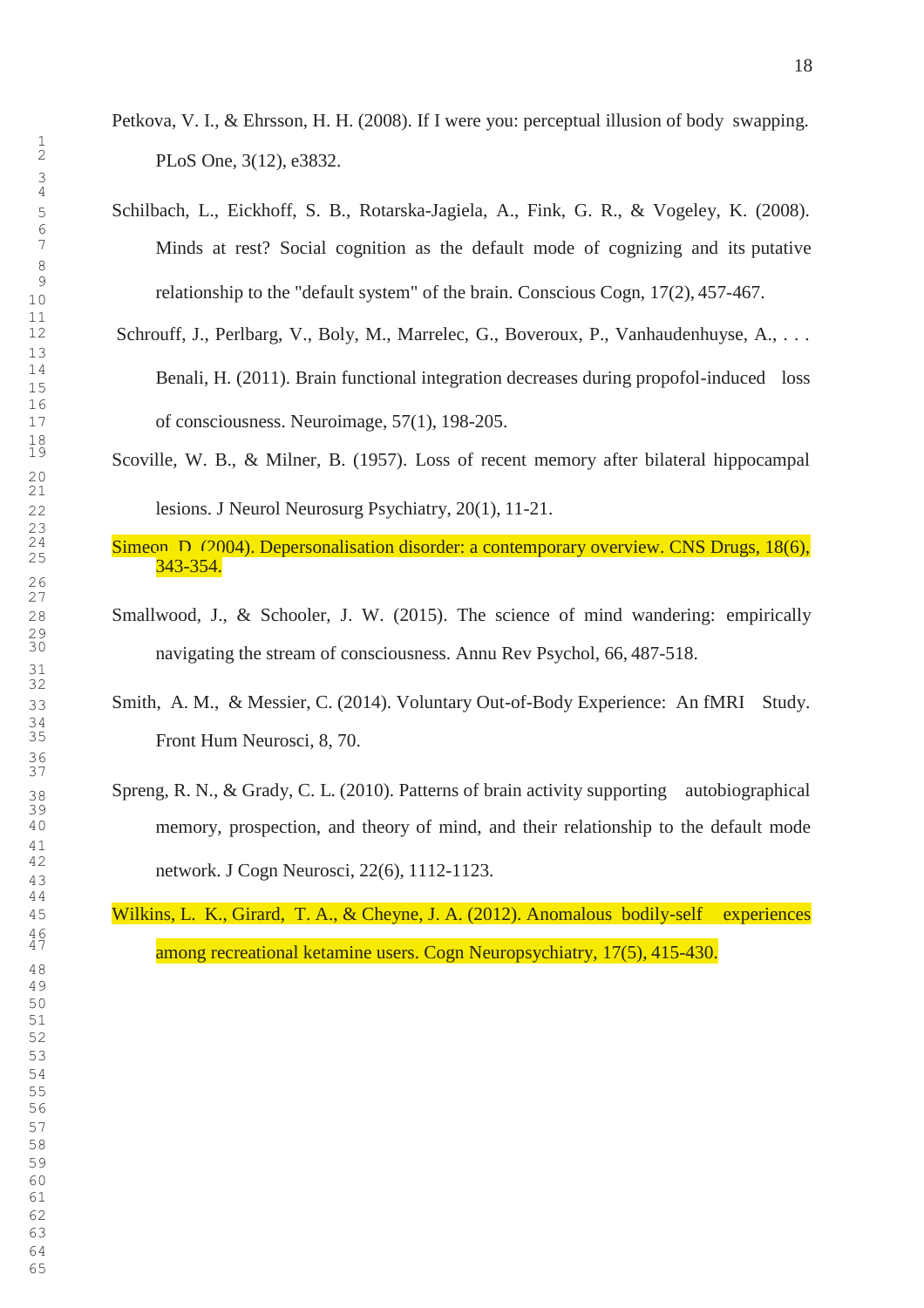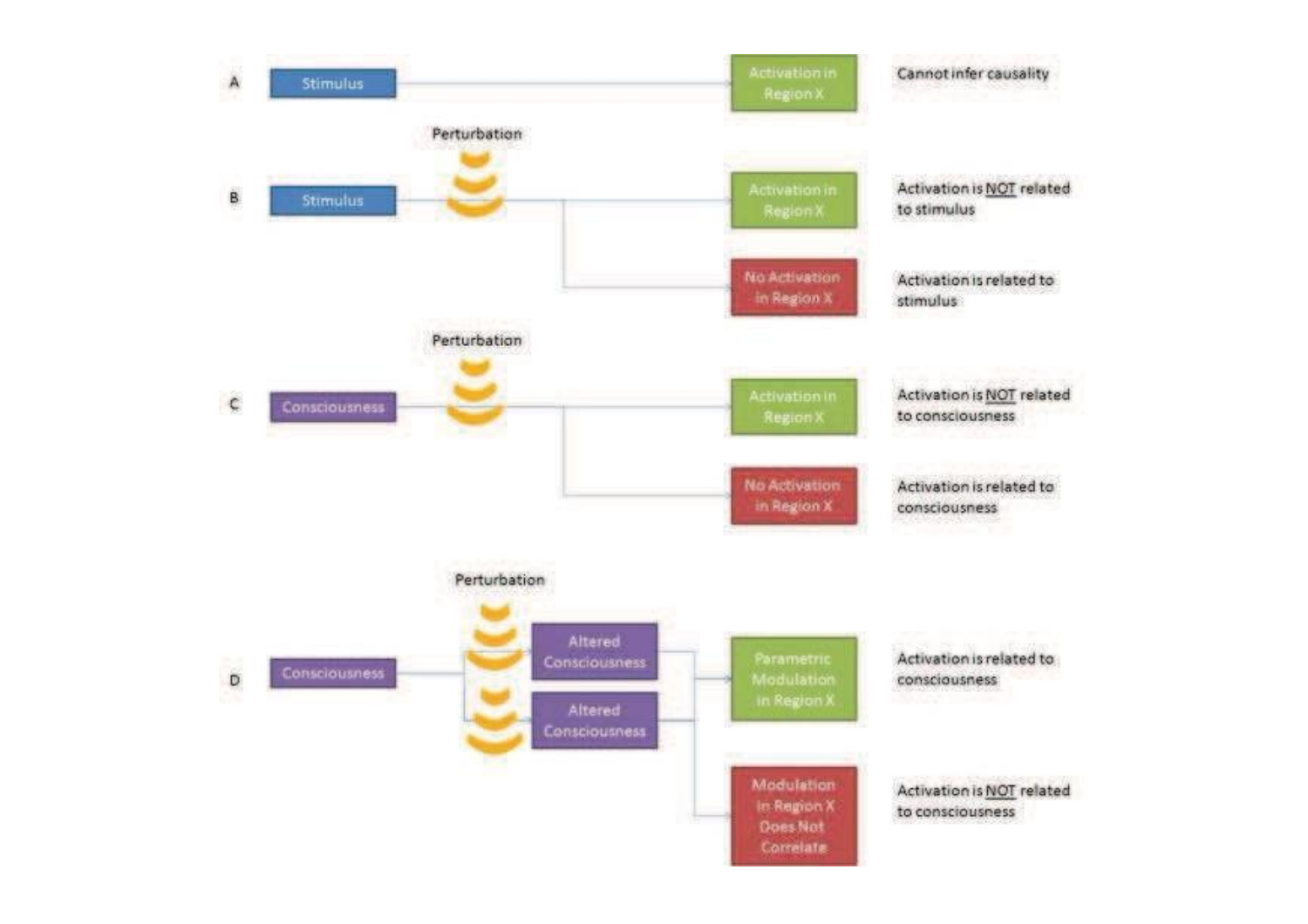